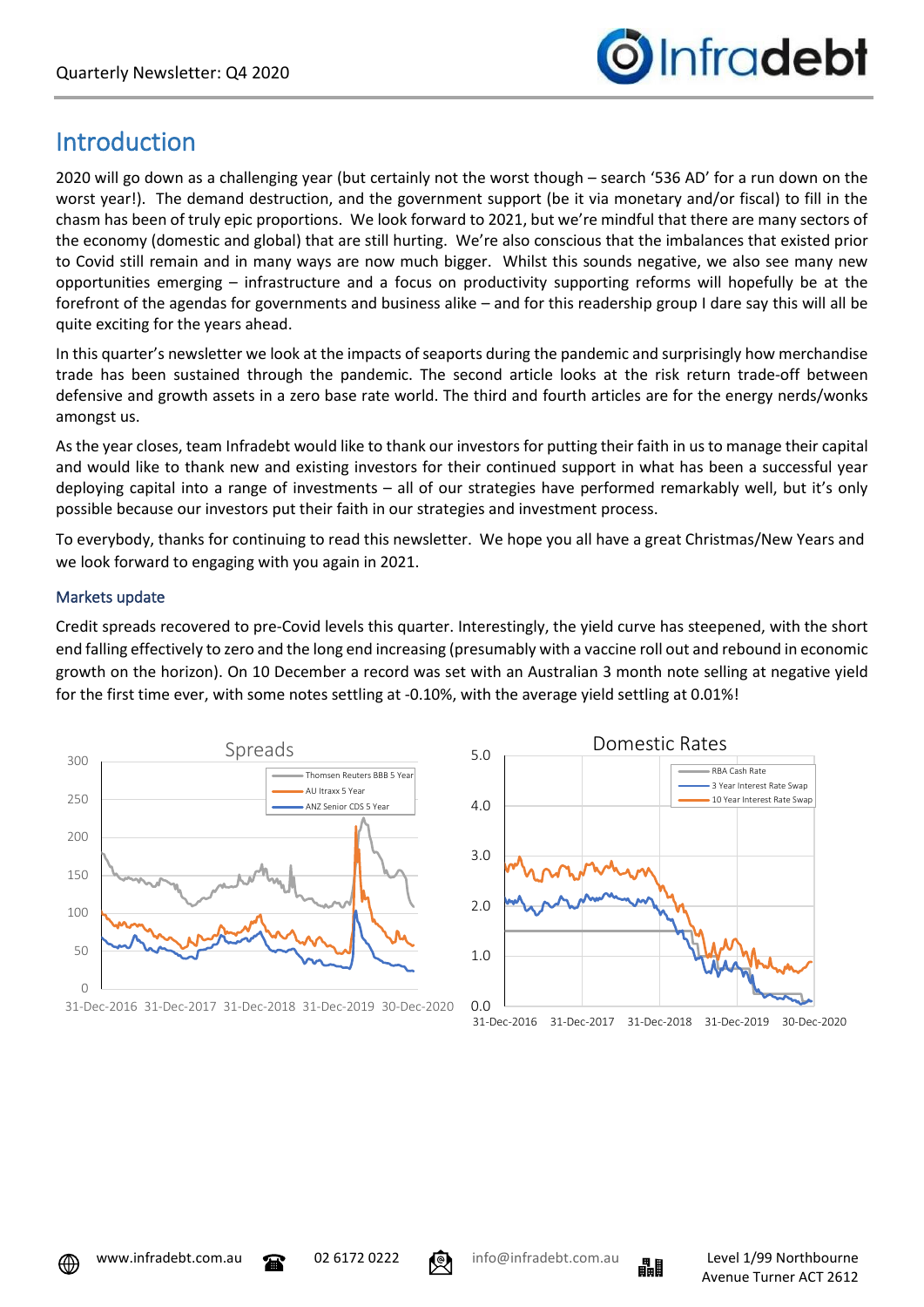

## New issuance and refinancing

| Date      | <b>Borrower</b>                                                              | Instrument  | Size (\$m) | Term (Yrs) |
|-----------|------------------------------------------------------------------------------|-------------|------------|------------|
| September | <b>Tesla Virtual Power Plant</b>                                             | Loan (CEFC) | 30         | n/a        |
| September | Batchelor Solar Farm and<br>Loan (NAIF)<br><b>Hudson Creek Power Station</b> |             | 37         | n/a        |
| September | New Gullen Range Wind Farm<br>Refinance                                      | Loan        | 188        | 5          |
| September | Columboola Solar Farm                                                        | Loan        | 219        | 5          |
| September | <b>Bald Hills Wind Farm</b>                                                  | Loan        | 163        | 3          |
| October   | Sebastopol Solar Farm                                                        | Loan        | 119        | 5          |
| October   | Willogoleche Wind Farm                                                       | Loan        | 246        | 5          |
| October   | <b>Western Downs Solar Farm</b>                                              | Loan        | 360        | 5          |
| October   | Jemena/Zinfra                                                                | Loan        | 300        | 6          |
| November  | <b>TransGrid Services</b>                                                    | Loan (CEFC) | 125        | n/a        |
| November  | Westconnex                                                                   | Loan        | 4,250      | 2/3/5/7    |
| November  | Canberra Light Rail                                                          | Loan        | 280        | 5          |

## Equity and other news

• AustralianSuper has offered NZD\$7.43 per share (NZD\$5.37 billion) to buy Infratil (ASX:IFT). This is approximately a 22% premium to the closing share price prior to the bid. The offer includes cash consideration of NZD\$5.79 per share and a distribution of 0.22 shares of New Zealand gentailer, Trustpower. Infratil's asset base includes 65% of Tilt Renewables, Wellington Airport, CDC Datacentres and other assets. Infratil has rejected the offer and have publicly stated they will not engage with AustralianSuper. Since the announcement the share price has rallied from around AUD\$5.50 to around AUD\$6.70.



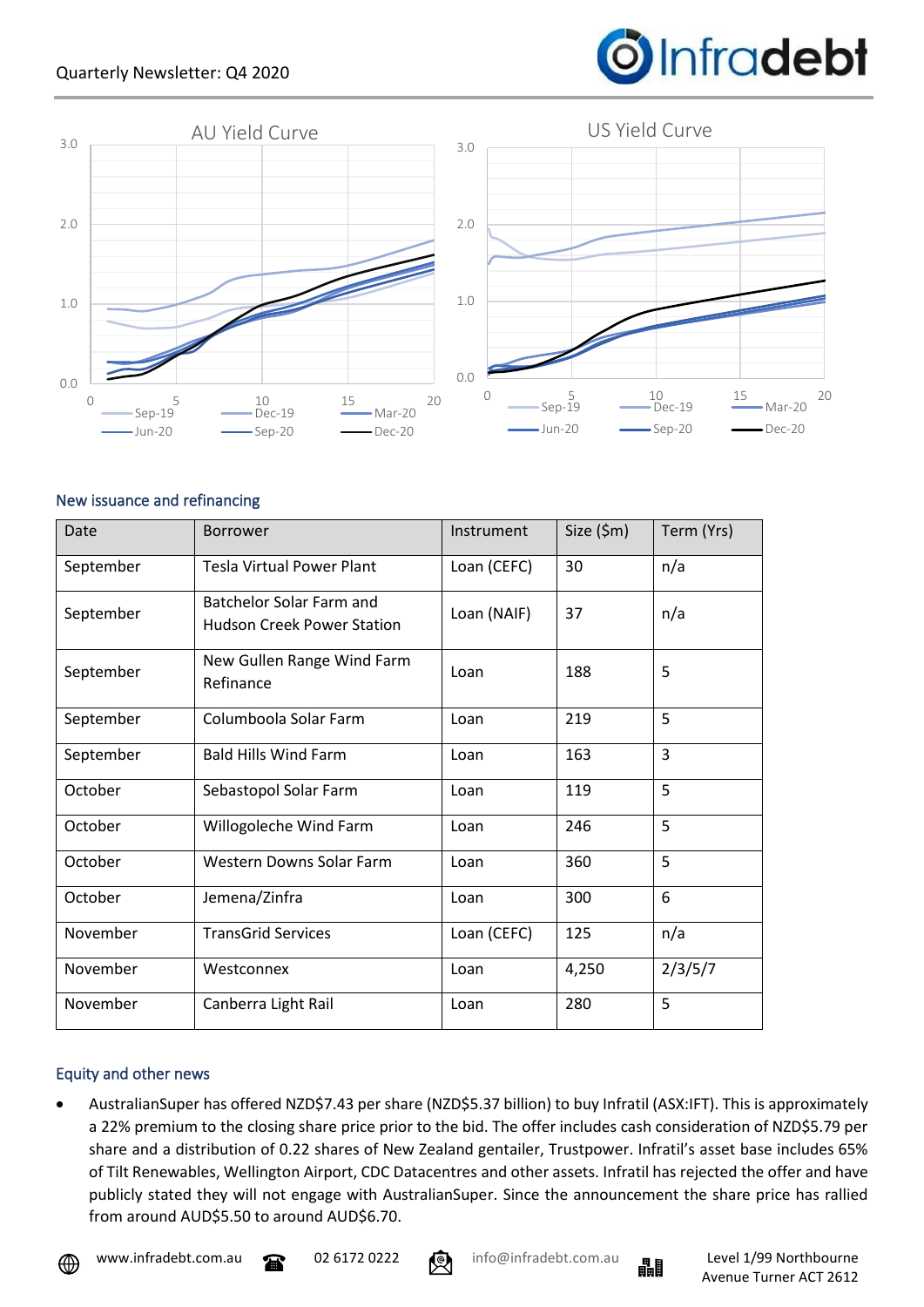

- The Dalrymple Bay Coal Terminal IPO (ASX:DBI) was successful at \$2.57 per share, valuing the equity at \$1.286 billion, an implied enterprise value at \$3.074 billion and an EV/EBITDA of 16.6x. Since listing the share price has fallen to \$2.06 per share as of mid December.
- New Energy Solar (ASX:NEW) has announced a sales process for its two Australian solar farms. The assets up for sale are the 110.9 MWdc Beryl Solar Farm and 55.9 MWdc Manildra solar farm. Both assets have high levels of contracting with currently low merchant risk. They have also announced they will keep their US assets and seek to improve their operational performance.
- Tilt Renewables (ASX:TLT) is undertaking a strategic review of its wind farm assets that will probably result in a sales process. This is related to the bid by AustraliaSuper to buy Infratil (and Tilt Renewables). Tilt's share price has rallied approximately 30% since the announcement.
- FRV has announced a sales process for a 50% stake in its Australia solar farms. It's solar farms include the Clare Solar Farm, Lilydale Solar Farm, Moree Solar Farm, and the Royalla Solar Farm.
- Infrastructure Capital Group has acquired a 75% stake in the 119 MW Willogoleche Wind Farm from Engie. Included in the deal is Engie's pipeline of wind and solar assets in Australia.
- Blackrock is seeking bids for the 180 MW Daydream Solar Farm and 60MW Hayman Solar Farm, both of which are RCR constructed assets. The solar farms are supported with offtake agreement with Origin Energy.

# Seaports and Covid

Seaports, like airports, are considered high quality, low risk monopoly infrastructure assets. Both port types traded around 20x EV/EBITDA prior to Covid. Seaport volumes are correlated with broader economic growth. This article investigates the key impacts of Covid on seaports and trade volumes.

The chart below shows global merchandise trade volumes over the last 20 years. The two key shocks over this period are the global financial crisis (GFC) and Covid events. While both events saw similar peak falls in trade volumes (circa 20% year on year declines), they are actually quite different. The GFC had a much longer impact on volumes. Year on year volume growth was negative for 14 months (Oct 2008 to December 2009). In contrast, Covid at this stage, is looking like a much shorter duration hit to merchandise trade volumes (more like six months). This makes a huge difference in terms of the profitability and financing stresses to ports (as well as the valuation impact).







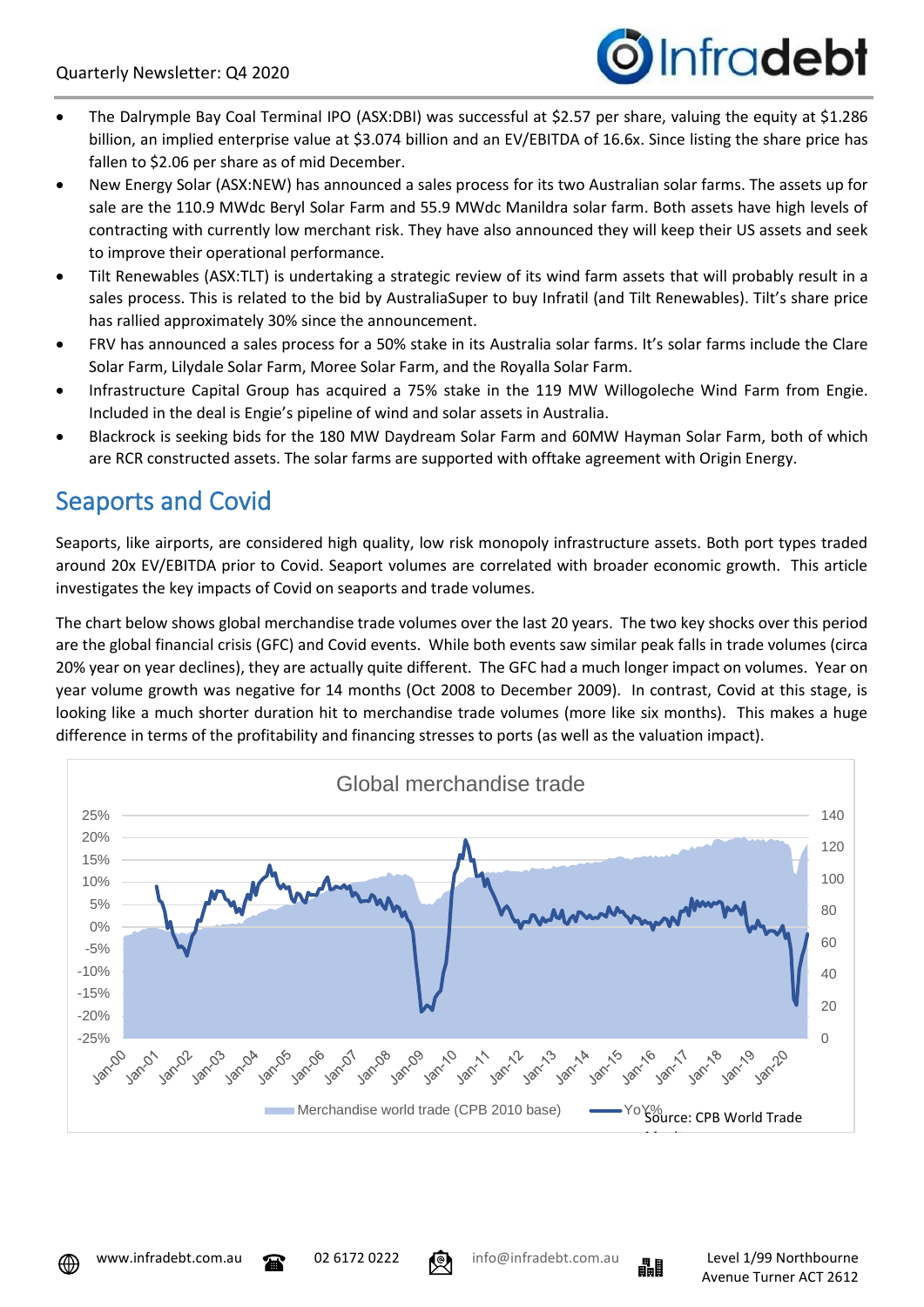

Digging deeper into the data, the major developed economies took a 30% hit to trade. On published data, China did not have a material reduction in trade volumes.



Looking at Australia, containerised trade has held up reasonably well. The following charts compare container volumes this year compared to volumes in 2019. There was a 10% dip in container volumes over April and May with a catch up over July and August. Overall container volumes have been steady in in Australia across the 2020 calendar year and are now broadly tracking in line with the year before.

From an investors' perspective this is a fantastic result. I am sure most airport owners would be looking at this resilience with longing.



Source: Company websites for each respective port



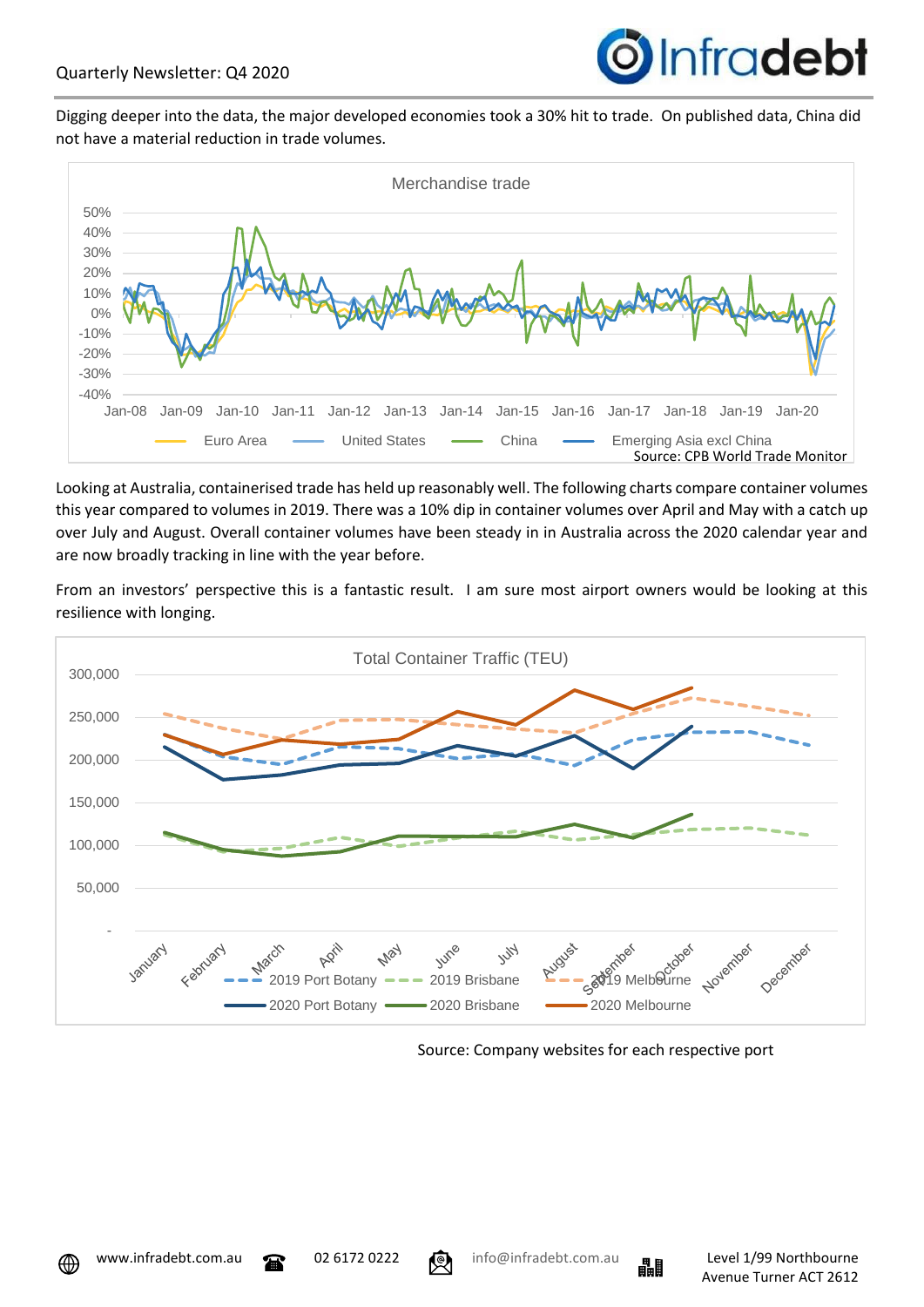

Source: Company websites for each respective port

**O**Infradebt

Part of the explanation of the resilience of ports is the differential between the goods and services sectors of the economy. International trade in goods (i.e. things) largely comes across the border in ports (airfreight is much smaller). Services are traded in person (think tourism, international students) or over the internet.

The latest Australian GDP statistics show that the GDP contribution from goods fell 3-4% whereas from services fell a massive 17-18%.

It is difficult to consume services in the middle of a lock down! Whereas goods continued to be consumed and facilitated by e-commerce transactions despite physical stores being closed. This resilience in goods feeds through to strength in volumes through Australia's seaports.

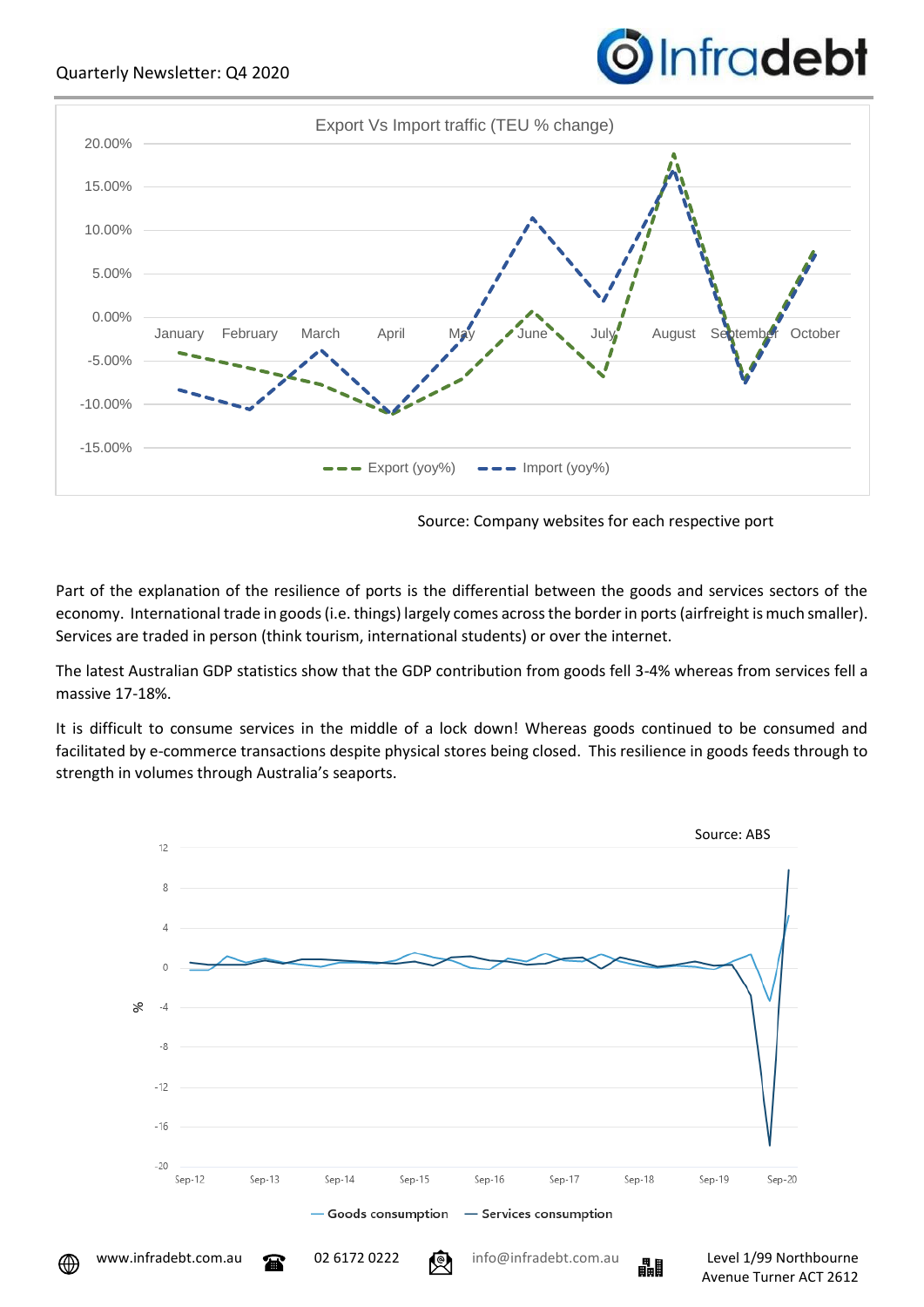

Diverting somewhat from infrastructure, there have been interesting numbers published on the accelerated adoption of e-commerce (in the absence of other options during lockdown). As a percentage of retail sales e-commerce has been growing as a larger and larger share of total consumer spend at around 1% per year. During the Covid lockdown, 10 years worth of growth was pulled into the space of 8 weeks. The question will be whether habits have been formed or whether we will return to trend.



Source: Shawspring Partners Source: Bank of America, U.S. Department of Commerce, ShawSpring Research

Reflecting the global hit to energy demand, bulk shipments of oil imports and coal exports fell dramatically over the year. Presumably as state border closures ease and domestic travel and tourism resume – the oil import side of this will rebound. In fact, with Australians forced to forgo their overseas travel (at least for the next 6-12 months depending on the speed and effectiveness of the global vaccine roll out), perhaps we are about to see the return of the family road trip and a consequent boom in oil/petrol demand.



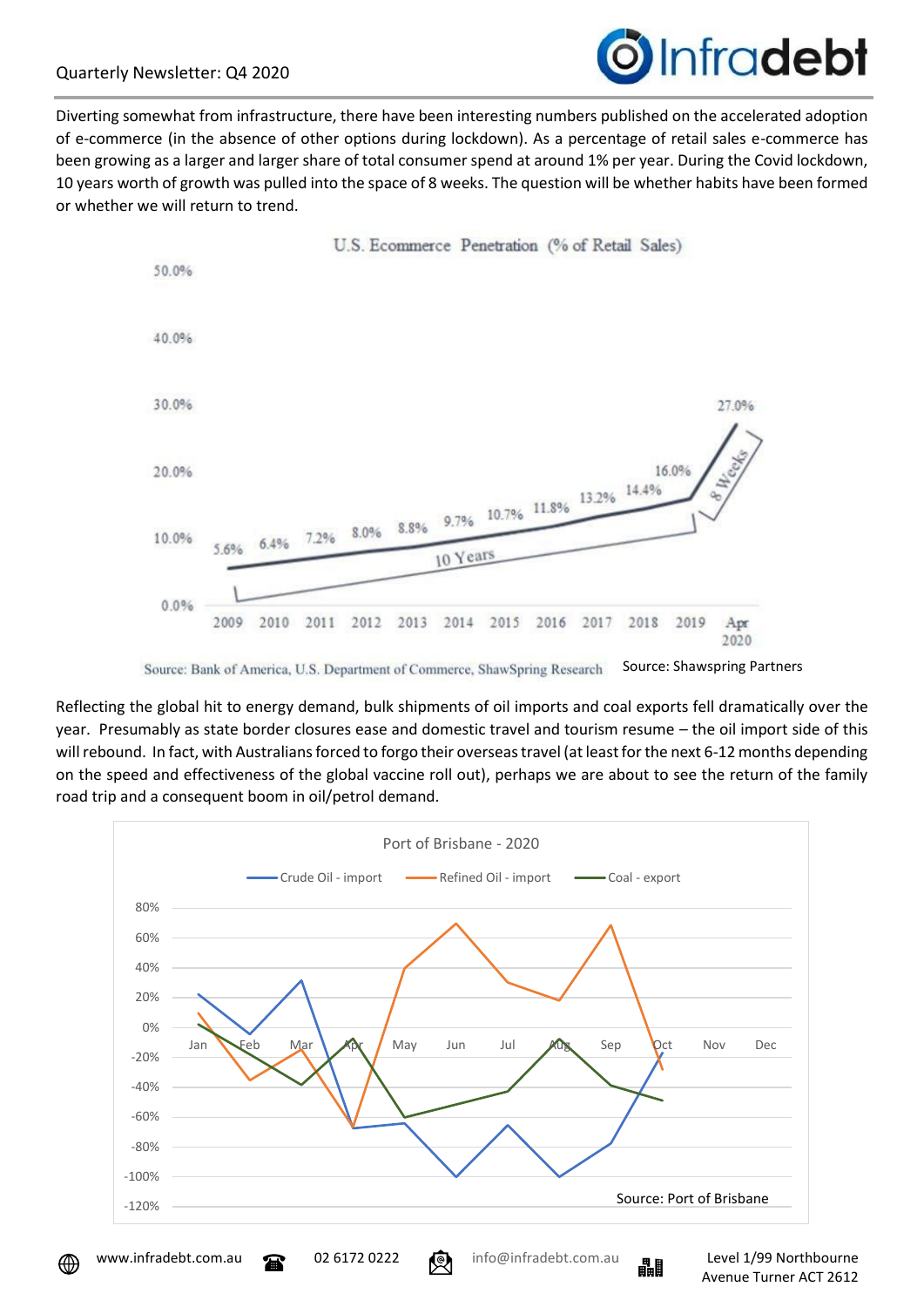

Overall port volumes are excellent core infrastructure investments and have demonstrated impressive resilience through the Covid shock.

## Low interest rates break standard risk measures

This article isn't strictly about infrastructure, but is about the search for defensive yield – which is often one of the justifications for a strategic asset allocation to the infrastructure asset class. Defensive yield is a low interest rate world is challenging!

#### **Standard Risk Measure Background**

Since 2010, APRA has required superannuation fund trustees to provide disclosure on the investment risk of the various investment choices offered by funds. Core to this disclosure obligation has been to provide a Standard Risk Measure disclosure for each investment option.

This Standard Risk Measure defines risk as the probability of a negative return (not its size). Super funds have to disclose the expected number of negative annual returns over a 20 year period and then classify each option accordingly (see table of Risk Labels below). This disclosure obligation creates a firm link between the assessed probability of a negative return and the riskiness – as described to members in fund's marketing material – of an investment strategy.

#### **Table 1: Risk Labels under Standard Risk Measure**

| <b>Risk Band</b> | <b>Risk Label</b> | <b>Estimated number of negative annual returns</b><br>over any 20 year period |
|------------------|-------------------|-------------------------------------------------------------------------------|
|                  | Very Low          | Less than 0.5                                                                 |
| $\overline{2}$   | Low               | 0.5 to less than 1                                                            |
| 3                | Low to medium     | 1 to less than 2                                                              |
| 4                | Medium            | 2 to less than 3                                                              |
| 5                | Medium to high    | 3 to less than 4                                                              |
| 6                | High              | 4 to less than 6                                                              |
|                  | Very high         | 6 or Greater                                                                  |

#### **Standard Risk Measure – A Simplified Two Asset Class Example**

Source: FSC/ASFA

In a more normal interest rate world, cash/fixed income offered a high return, particularly relative to the standard deviation of returns. Return to risk ratio (RR) that is the ratio of the expected return to the standard deviation of returns.

RR ratios are directly analogous to probability of a negative returns. The higher the RR ratio the lower the chance of a negative return. The chart below shows return outcomes both assuming a normal distribution as well for a leptokurtic or fat tailed distribution. While negative returns are more probable with fat tails – the overall shape is very similar.





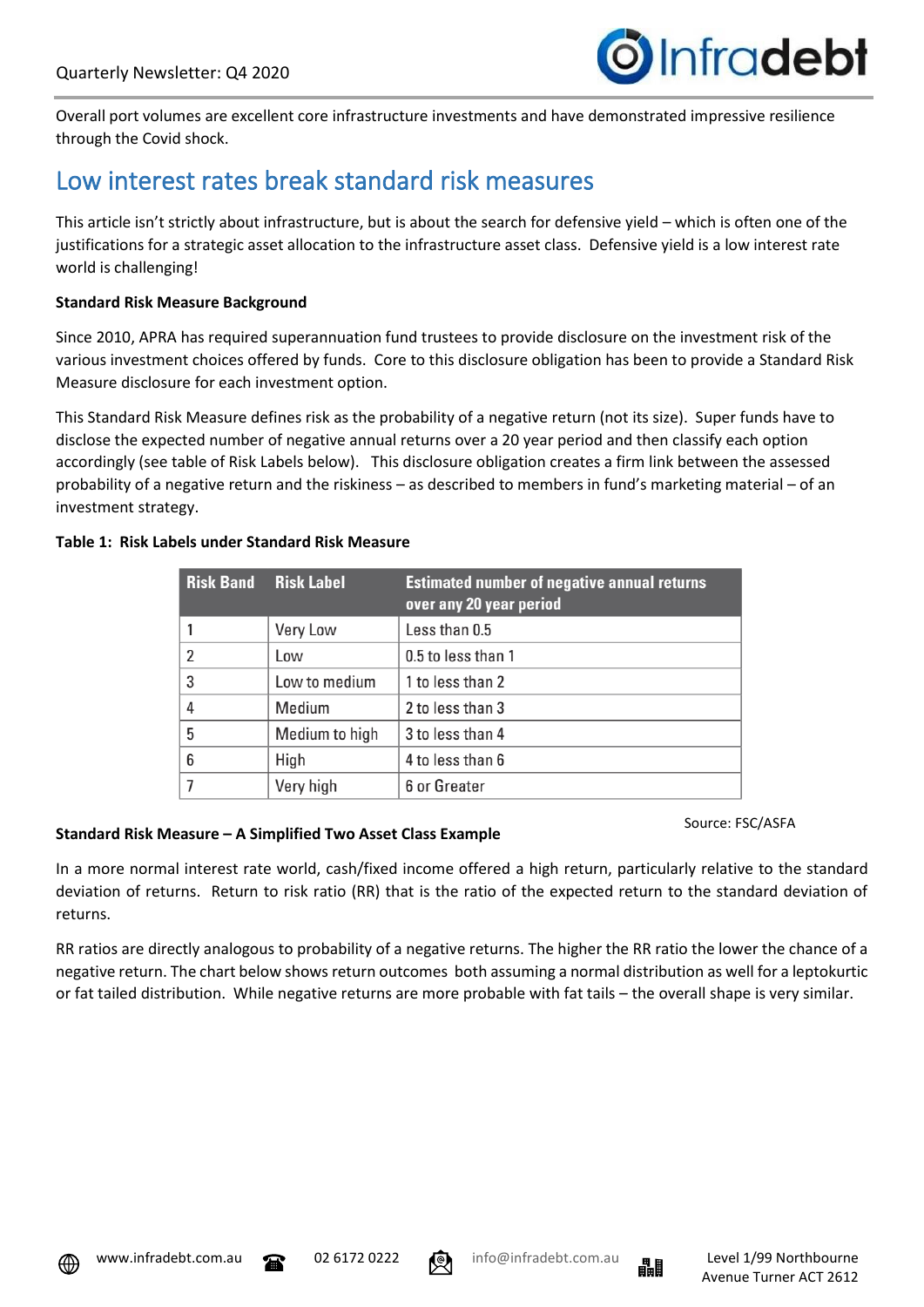

#### **Chart 1**



Compared to bonds, equities have an expected return lower than their standard deviation – this results in a reasonably low RR ratio. Roughly a third of the time equity returns are negative. For this reason, a pure equity portfolio will typically be expected to have 6 or greater negative returns in a 20 year period and score a "Very High" risk rating under the standard risk measure.

But all is not lost, in constructing diversified portfolios you could mix cash/bonds (a high RR ratio) with equities (low RR ratio) and get whatever blended ratio you wanted. This meant you could dial in whatever probability of a negative return you wanted.

|                           |      | Low   | High |  |
|---------------------------|------|-------|------|--|
| Historic Std Dev          | 2.8% | 13.9% |      |  |
|                           |      |       |      |  |
| <b>Historic Return</b>    | 4.9% |       | 9.1% |  |
| Prospective Return - 2017 | 2.5% | 5.5%  | 8.5% |  |
| Prospective Return - 2020 | 1.0% | 4.0%  | 7.0% |  |
|                           |      |       |      |  |
| <b>RR Ratio</b>           |      |       |      |  |
| <b>Historic</b>           | 1.78 | 0.65  |      |  |
| Prospective Return - 2017 | 0.91 | 0.40  | 0.61 |  |
| Prospective Return - 2020 | 0.36 | 0.29  | 0.50 |  |
|                           |      |       |      |  |

To illustrate this, I have constructed a very simple asset allocation model of the form used by superannuation funds and their asset consultants to underpin their strategic asset allocation decisions and risk disclosures.

My model has only two assets classes – bonds (proxied by the Bloomberg Ausbond composite) and Shares (proxied by the ASX200). My model assumes normal distributions (no fat tails) and ignores taxes and fees. It has been calibrated on risk data from 2012 to 2020 (monthly).





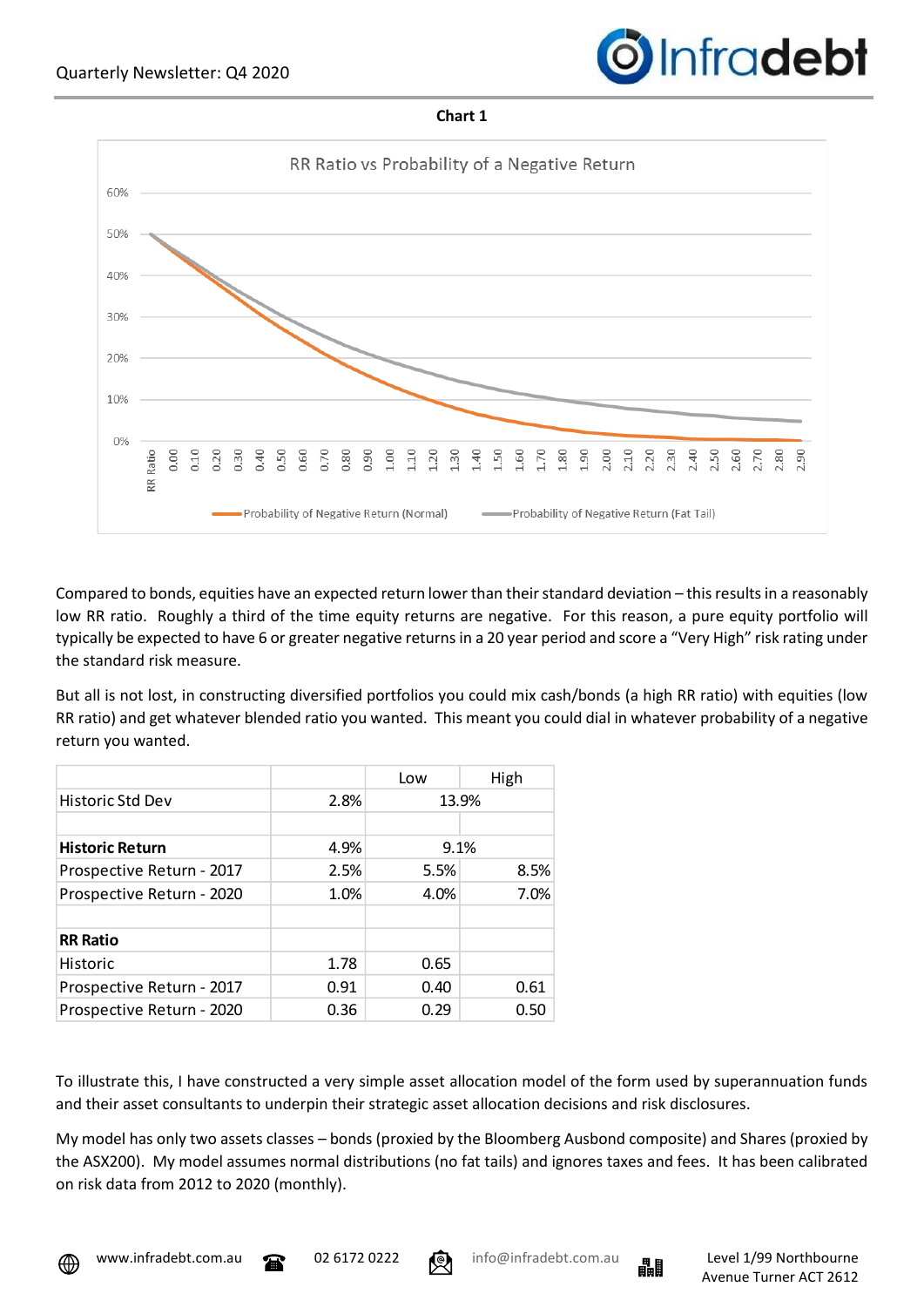

While more sophisticated modelling and a broader range of asset classes would be interesting – I would argue that the illustrations from this simple two asset class model show the heart of the modelling that underpins the majority of superannuation fund's strategic asset allocations and standard risk measure disclosures.

The main aspect that might significantly affect results is the inclusion of alternative assets (that is private market assets like infrastructure). Readers should note that the modelling of private market assets – where, by definition, there aren't reliable benchmark indices on which to base statistical models – falls very much into the dark art (aka witchcraft) rather than the scientific end of risk modelling – but I will leave that question and debate for another article.

Using my simple two asset class model, the chart below shows the probability of a negative return at a portfolio level and how this varies based on allocation to bonds. At 100% bond allocations this risk is very slow (sub 5% or 1 year in 20 – enough to get a Low standard risk measure). It then rises sharply as the allocation to bonds falls.



Note capacity to tune probability of negative returns between high (25%) and very low (<5%) by choice of asset allocation.

But what happens if risk free rates go to near zero?

If interest rates are very low, the RR ratio of bonds collapse. The RR ratio of bonds goes from 1.8 to 0.36 (see table 1). Now the RR ratios of shares and bonds are very similar. This means all portfolios to have the similar RR ratios and probability of a negative return.

The chart below shows the transition in the probability of a negative return frontier as base rates have collapsed (blue is historic data from 2012 to 2020, orange is a prospective outlook based on 2017 risk free rates and yellow is based on today's 1% bond rates).

Note that the curve is basically flat. All portfolios have much the same risk of a negative return (they would all in the High category under the standard risk measure).







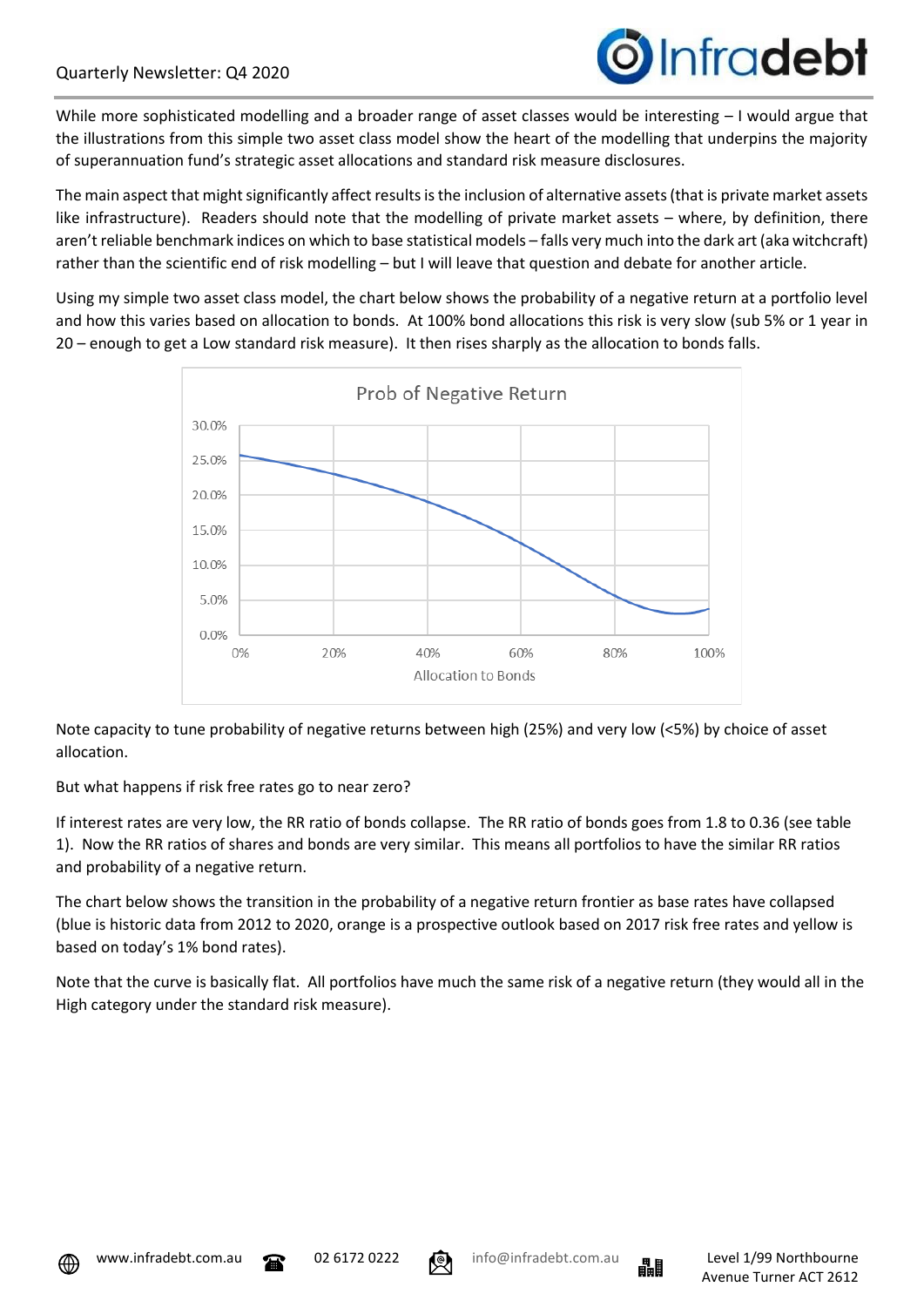

## **Key conclusions:**

- *There are Significant challenges in maintaining differentiation of investment choices under standard risk measure*. There should be a focus on communicating the size of potential negative returns/drawdowns to members which becomes much more meaningful in differentiating the risk profile of different investment choices.
- *The most valuable assets classes are those that maintain relatively high RR ratios in low interest rate environment*. Vanilla fixed income doesn't deliver any more. Some areas within credit and alternatives probably do. The key challenge is to find assets that offer high yields but aren't just equities in disguise. Key theme music – we think infrastructure debt can offer pretty attractive risk adjusted returns – but it is these types of assets, anything that can deliver reasonable income/yield/return with modest risk, that will be highly sought after by investors.
- *Standard risk measure has always been pretty dumb*. Principally because it's not standard each fund uses its own asset allocation and return modelling to assess risk and so results aren't comparable between funds. This is going to get even worse as assumptions regarding the risk modelling of alternative assets are going to be the key driver of standard risk measure outcomes and this is the area where there is the greatest variation in modelling approaches and assumptions.





**O**Infradebt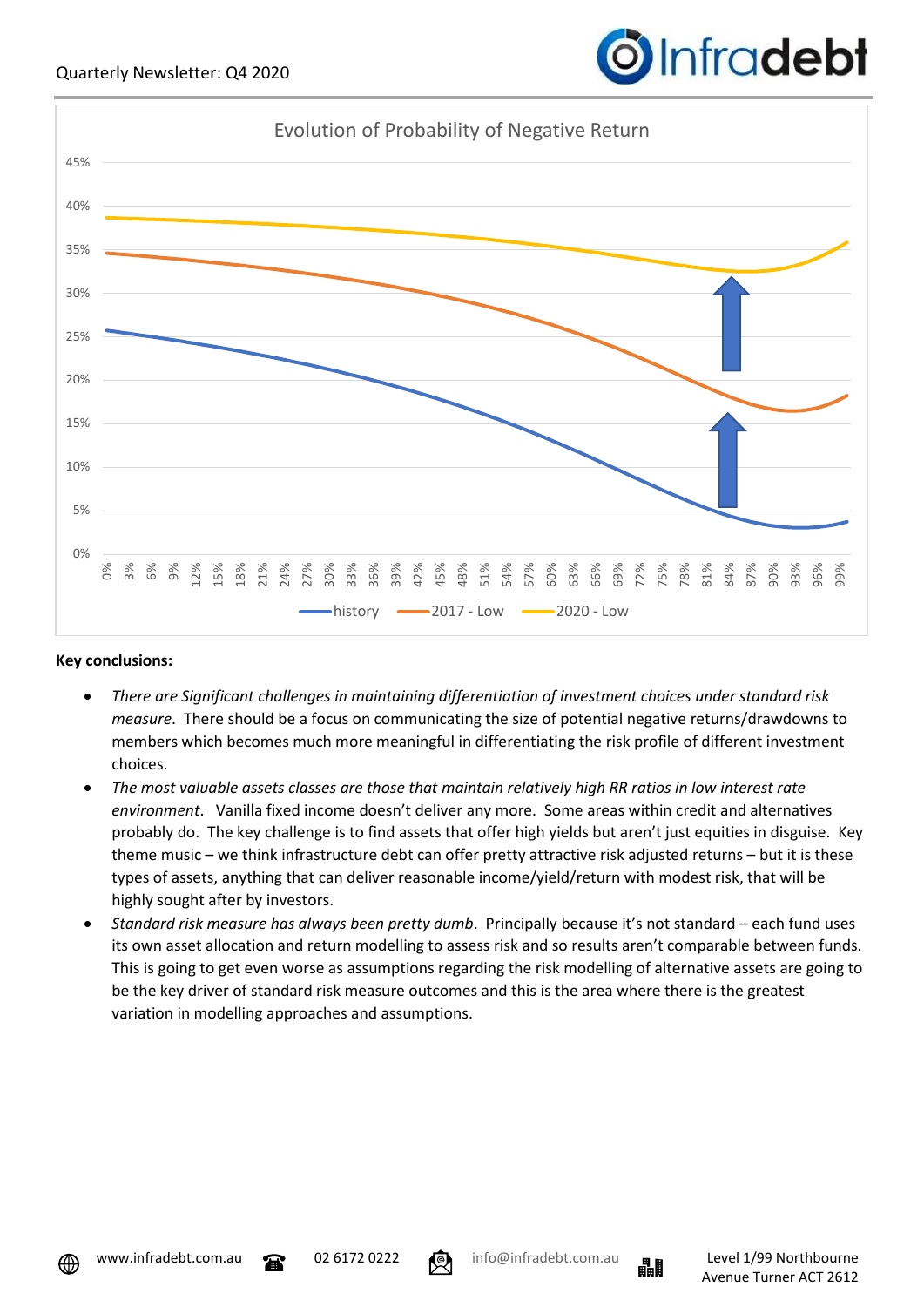

## Energy wars – The final showdown



Infradebt has been closely following the renewable energy sector since our inception more than seven years ago (or 28 editions of this quarterly newsletter). In our view, the next two or three years will represent the final showdown in the battle between renewables and fossil fuel based generation. This isn't going to be a smooth friendly transition. It is going to be a fight and there will be casualties on both sides. Investors in any part of the electricity supply chain need to be prepared for the volatility that will come with this final shake out.

While the last seven years have been anything but plain sailing for participants in Australia's electricity markets, the experience to date have been the preliminary skirmishes. The inevitable shadow boxing and testing of defences prior to the real battle getting started. Over this period, renewables have averaged well under a quarter of the energy mix. This means, from a coal plant's perspective it has been reasonably easy to just ease back a bit during the middle of the day or when the wind is blowing and not be too affected by these pesky renewables. For example, the chart below from OpenNEM provides a colour coded view of the supply mix in NSW over a recent week. Black is coal fired generation, the two shades of yellow are rooftop and utility scale solar and the green is wind. The colour coding says it all. The NSW market is currently one dominated by coal where renewables operate at the margin.



## **NSW Supply Mix**

Source: OpenNEM

But change is a foot and NSW is the market least affected by these changes. Take Queensland, for example, over exactly the same period. Note the dips in black coal production around lunchtime each day as the rampant solar segment (and it is worth noting that rooftop solar is a much bigger player than utility scale solar) forces coal to cut back.



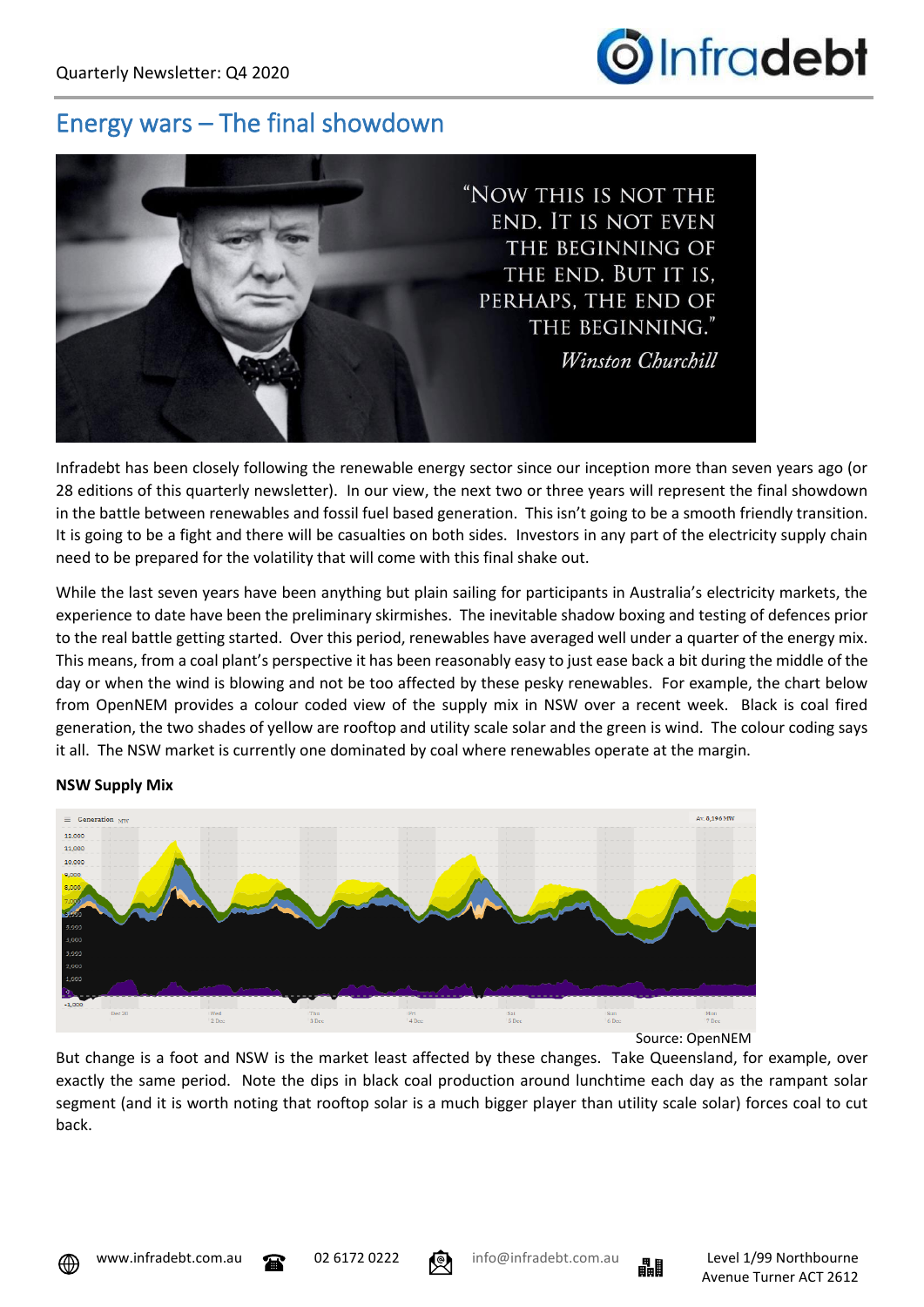

#### **Queensland Supply Mix**



And the same story in Victoria. Note in Victoria, when the wind is blowing (green) it is forcing brown coal to step back (or to export to other states).



#### **Victoria Supply Mix**

Source: OpenNEM

But the key story – of which the previous slides were just a prelude – is that all markets are likely to end up much more like South Australia. That is, the black and the brown is going to disappear.



## **South Australia Supply Mix**

Source: OpenNEM

The rise in renewables to a 25% to 50% share of the market at certain times of day – notably peak solar times – has fundamental implications for how coal plants operate. Coal plants are base load. They are designed to run at near full capacity 24x7 with periodic shutdowns for major maintenance. They are not designed to cut their output to 50% just because it is the middle of the day and rooftop solar is going bananas or because a cold front is passing through South East Australia and wind generation is at its peak. When renewables were small - coal plants could ignore renewables – but now they can't. Renewables have got big……..too big to ignore.



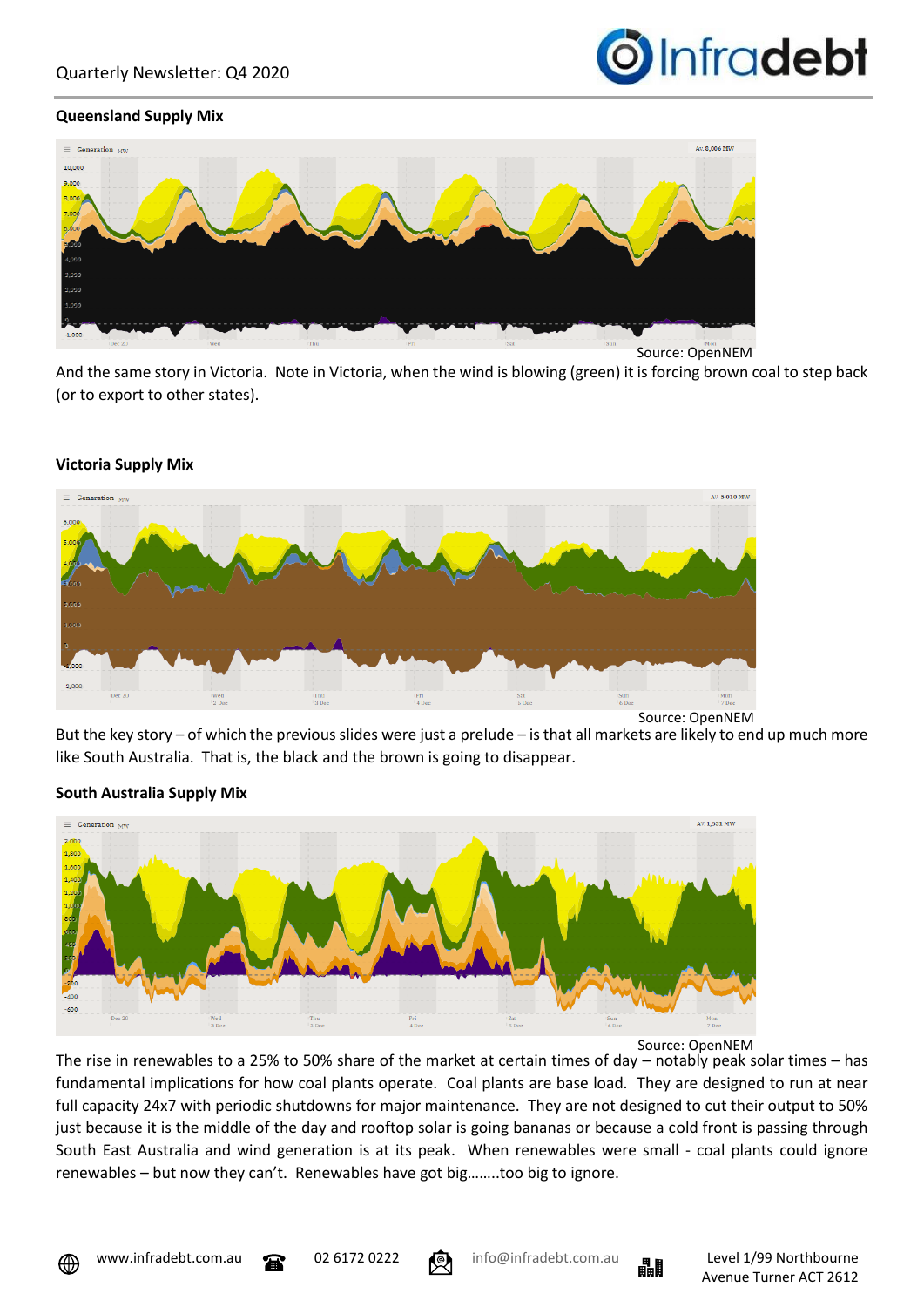

Coal is going to be forced out and it isn't going to be pretty. We know who is going to win. This is a battle between zero marginal cost (renewables) and medium marginal cost (coal \$20/MWh to \$40-60/MWh depending on whether its brown coal or black coal and for black coal depending on coal supply arrangements).

#### Zero wins this war.

But before supporters of renewables gloat too much – and Infradebt falls into the supporter camp - it is important to remember that renewables will win through low prices …. which hurts everyone (just renewables slightly less). This is not an agreed exit or a negotiated truce. For renewables plant owners (and this goes to the Winston Churchill reference) what matters is the length of the war. Renewables investors today are vulnerable because whilst they're zero marginal cost, they are still trying to recover their capital cost, whereas coal plant has been written down to near zero (and thus simply need to recover the operating cost). To use a car purchasing analogy – take the situation of a small business verses the backpacker. The small business (renewables) buys a vehicle with the intention of replacing it in time (operating margin has to cover this future outlay/return of capital), the backpacker (coal) buys the car and will drive it until it doesn't work (the cost is sunk on day one)….leaving it on the side of the road when it stops working with no intention of replacing it.

This will be a battle to insolvency.

Coal plants and their supporters will fight. They will fight as if their very existence depends on it. Because it does. Likewise, renewables investors will fight, they hope the battle is short and energy prices recover close to their breakeven price (earn their WACC) before they themselves are outcompeted by cheaper forms of energy generation in time.

Electricity prices will be low and volatile. There will be lots of periods where prices are lower than the cost of coal. There will be significant periods, particularly in Spring, where prices are zero or negative.

There will also be periods of higher prices – most notably in the evening peak (and increasingly in winter – rather than in summer). Coal plants will need to make hay during these windows … but they aren't going to be able to extract enough profit in these windows to offset the march of low prices during the rest of the day.

Prices will also tend to shoot up after each coal plant closes (or its closure is announced). These spikes will be short lived, with the continued entry of renewables a constant downward force on prices.

More batteries will enter and they will compete with coal and gas in the evening peak – limiting the extent of prices at these times.

In short, investors need to buckle up. We are in the final showdown, renewables are going to win, but there are going to be plenty of casualties on both sides.

# Monopoly behavior

The construction of a new solar farm or wind farm often requires augmentation of the transmission network to connect the generator to the grid. This might be a short length of new transmission line or the construction of new substation.

Historically this typically occurred by the new generator building the upgrade (or funding the grid operator to do so) and then gifting completed works to the grid operator. Under connection agreement the new generator will also pay for maintenance of the new works over life of the project via annual connection charge.

Infradebt has seen a new trend where the grid operator insists on building network upgradesitself and then recovering the capital cost of the upgrade through increased connection charges. This effectively converts the network upgrade